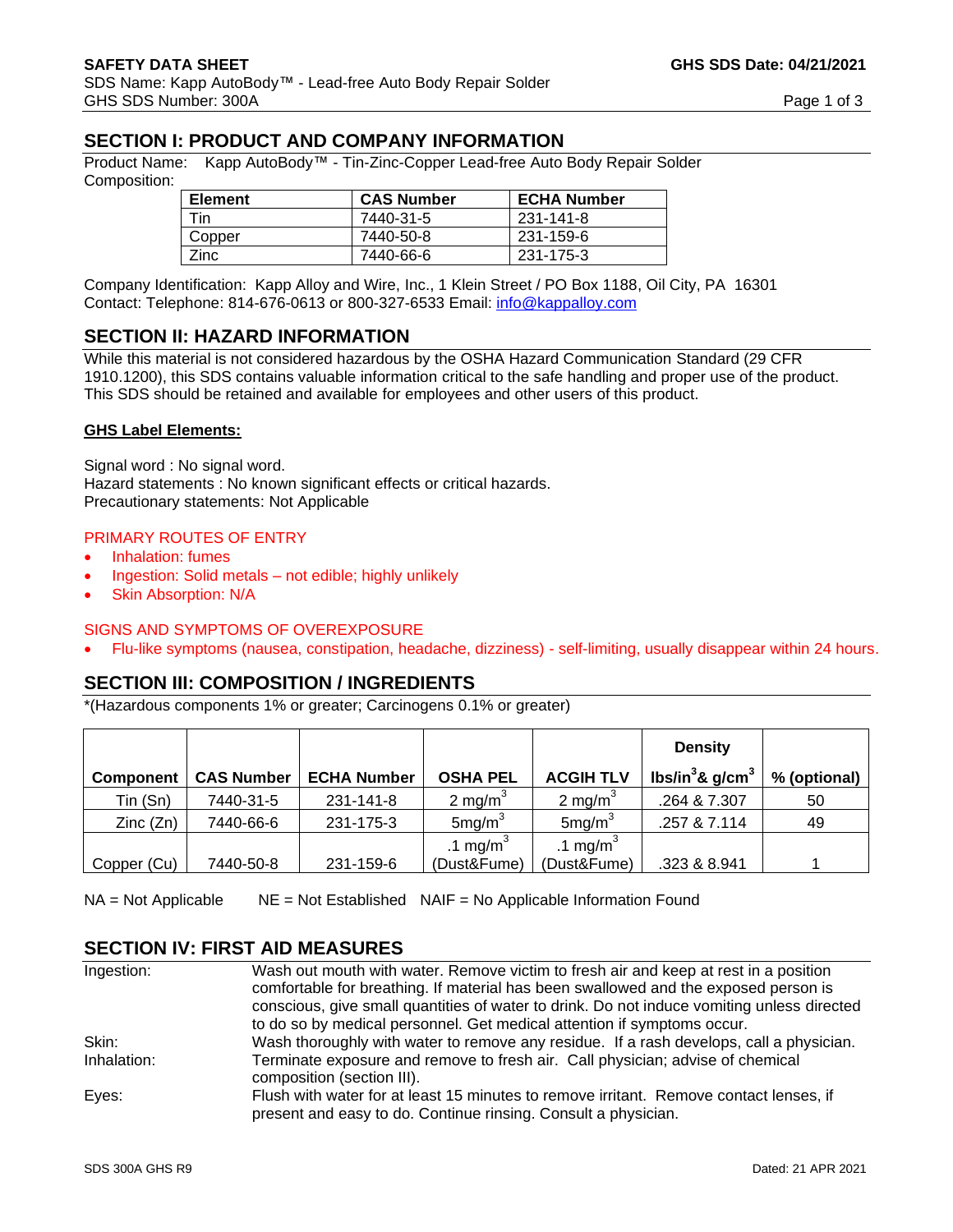# **SECTION V: FIRE FIGHTING MEASURES**

Flash point & Methods Used: N/A Auto Ignition Temperature: N/A Flammability Limits: (in air, % by volume) LEL: N/A and UEL: N/A

#### **Extinguisher Media: or dry chemical extinguisher.**

#### DO NOT USE WATER ON MOLTEN METAL: LARGE FIRES MAY BE FLOODED WITH WATER FROM A DISTANCE

Special Fire Fighting Procedures Use NIOSH/MSHA -approved self-contained breathing apparatus and full protective clothing if involved in fire.

Unusual Fire and Explosion Hazards Finely divided dust may form explosive mixture with air.

NEVER DROP WATER OR LIQUIDS INTO MOLTEN SOLDER.

**\*Do not plunge damp or wet solder bars/pieces into molten solder**

# **SECTION VI: ACCIDENTAL RELEASE MEASURES**

Steps to be taken if material is spilled or released:

- Solder is solid / recyclable
- Vacuuming is recommended for accumulated metal dust from saw/grind operations.

# **SECTION VII: HANDLING AND STORAGE**

Precautions to be taken in handling and storage:

- Dry storage; ambient temperature
- Other Precaution / Special Handling:
	- Wet or moist ingot(s) WILL present an explosion hazard when submerged in molten solder. **\*AVOID FIRE/EXPLOSION RISKS. Always preheat ingot before charging into furnace.**

# **SECTION VIII: EXPOSURE CONTROLS / PERSONAL PROTECTION**





Respiratory Protection: Use NIOSH-approved breathing apparatus to prevent exposure to dusts and fumes. Eye Protection: Approved safety glasses/welding goggles, appropriate to your procedure, should be worn. Ventilation: Local Exhaust: YES; Mechanical: YES Special: Conform to your regulatory statutes. Other: Standard protective equipment used in soldering (/applicable) operations. \*Protective gloves are recommended, especially for high temperature applications to prevent burns. \*Conform to all local, state, federal regulations.

See also: 29 CFR 1910.132 - 29 CFR 1910.140. *Personal Protective Equipment* 29 CFR 1910.251 - 29 CFR 1910.257. *Welding, Cutting and Brazing*

# **SECTION IX: PHYSICAL AND CHEMICAL PROPERTIES**

Boiling Point: F / 2270°C Zn @ 1663°F / 906°C Cu @ 4703°F **/** 2595°C Melting Point:  $F / 200 - 300^{\circ}$ C Vapor Pressure (mm Hg.): N/A Vapor Density  $(AIR = 1)$ :  $N/A$ Density:  $2612 \text{ lbs.}/ \text{ ft.}^3 / 7.2289 \text{ gm.} / \text{ cm}^3$ Solubility in Water: 0 (solid) Evaporation Rate (Butyl Acetate = 1): N/A Appearance and Odor: Lustrous, silver metal; odorless / various shapes and sizes.